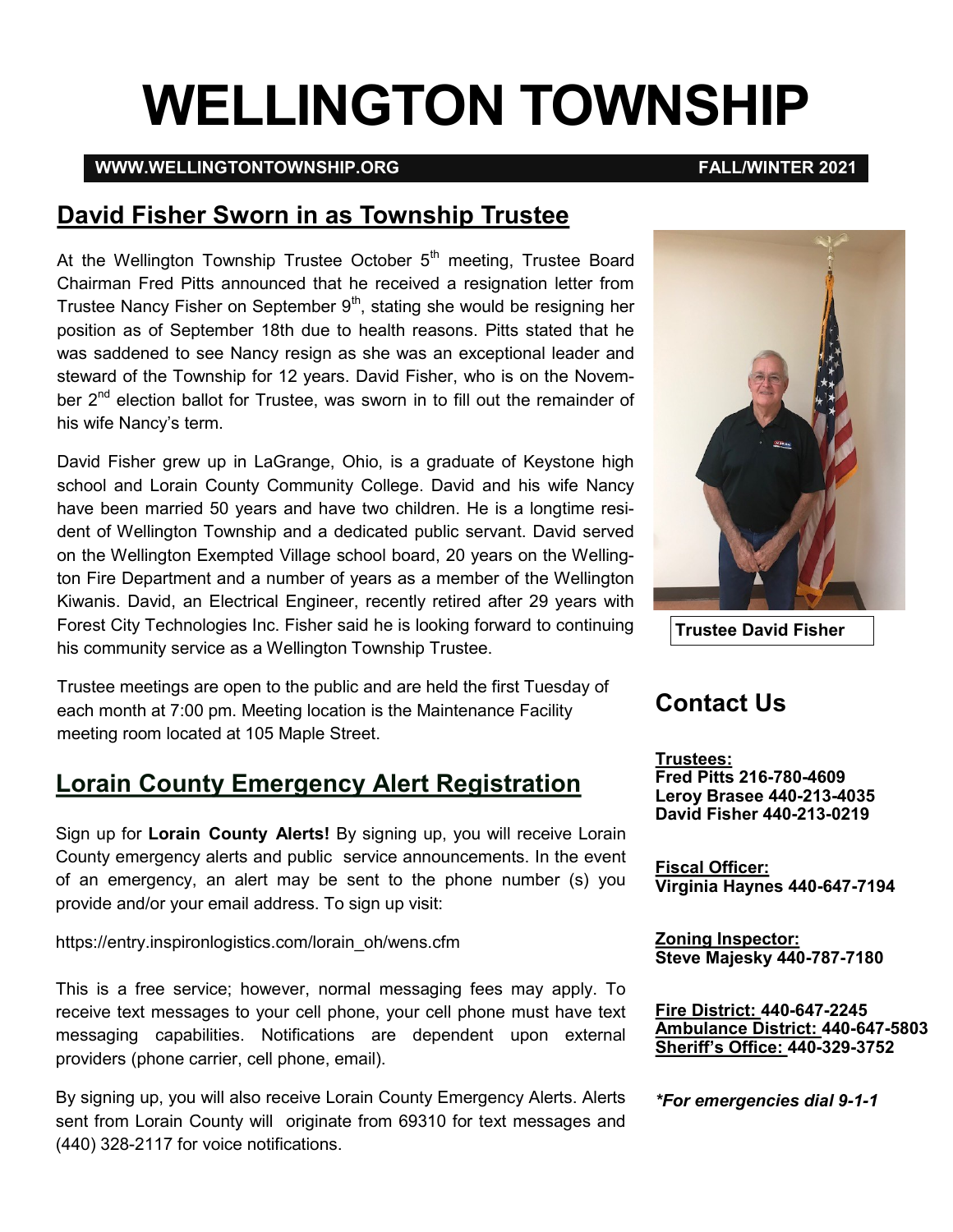# **Junk Car Initiative**

Two years ago, the zoning department undertook an initiative to reduce the number of junk motor vehicles throughout the township.

With the help and cooperation of residents, we've been able to identify and remove just over thirty (30) junk motor vehicles in an effort to help restore the uncluttered, rural charm of our community. Many people may not realize that it is a violation of our Zoning Resolution to keep a junk motor vehicle on private property.

The Ohio Revised Code (ORC §505.173) defines junk motor vehicle as:

- *(1) Three model years old, or older;*
- *(2) Apparently inoperable;*
- *(3) Extensively damaged, including, but not limited to, any of the following: missing wheels, tires, engine, or transmission.*

Our junk car initiative will continue on an ongoing basis.

Please help our community maintain its rural charm by contacting your local auto salvage yard or national "Kars4Kids" charity to have your junk motor vehicle removed today!

# **Report a Blocked Crossing www.Rail.Ohio.gov**

The Federal Railroad Administration (FRA) has established a new, dedicated webpage to allow the public and law enforcement to report blocked highway-rail grade crossings. Blocked crossings occur when stopped trains impede the flow of motor vehicle or pedestrian traffic at railroad tracks for extended periods of time. The FRA is now seeking broad public input to understand the scope of the problem and engage with affected parties to identify potential solutions.

Sample Emergency Notification Sign



**Emergency Phone Number Crossing Identification** Number

# *Thank you!*  **From the Spirit of '76 Museum**

Thanks to you, the Spirit of '76 Museum has had a wonderful year after our re-opening in June!

Updates at the museum have been added to the enhance your experience at the museum.

- QR Codes in our displays were added to allow you to hear additional information about what you are looking at.
- Additional new displays and three TV's showing either pictures, Train videos or the book about John Price playing on our second floor.

The Museum closed for the season on Oct. 24<sup>th</sup> but private tours can be booked with a group of 5 or more by calling 440-647-4367 and leaving a message.

October and November are membership renewal months. Please consider joining the museum or give a membership as a gift. Call Barb Leiby at 440-647- 4367 and she will be happy to mail you a form.



#### **Township Website www.wellingtontownship.org**

**Visit the township Facebook page For public announcements search:**

**Wellington Township Public Announcements**

**WELLINGTON TOWNSHIP TRUSTEES** are seeking a township resident from the unincorporated area who would like to be involved in their community by serving as an Alternate Member on the Zoning Commission.

Information regarding the Zoning Commission may be found in the Ohio Revised Code at *<http://codes.ohio.gov/orc/519.04>*

Interested residents may contact any Wellington Township Trustee or email the township at: [Wellingtontwpclerk@gmail.com](mailto:Wellingtontwpclerk@gmail.com)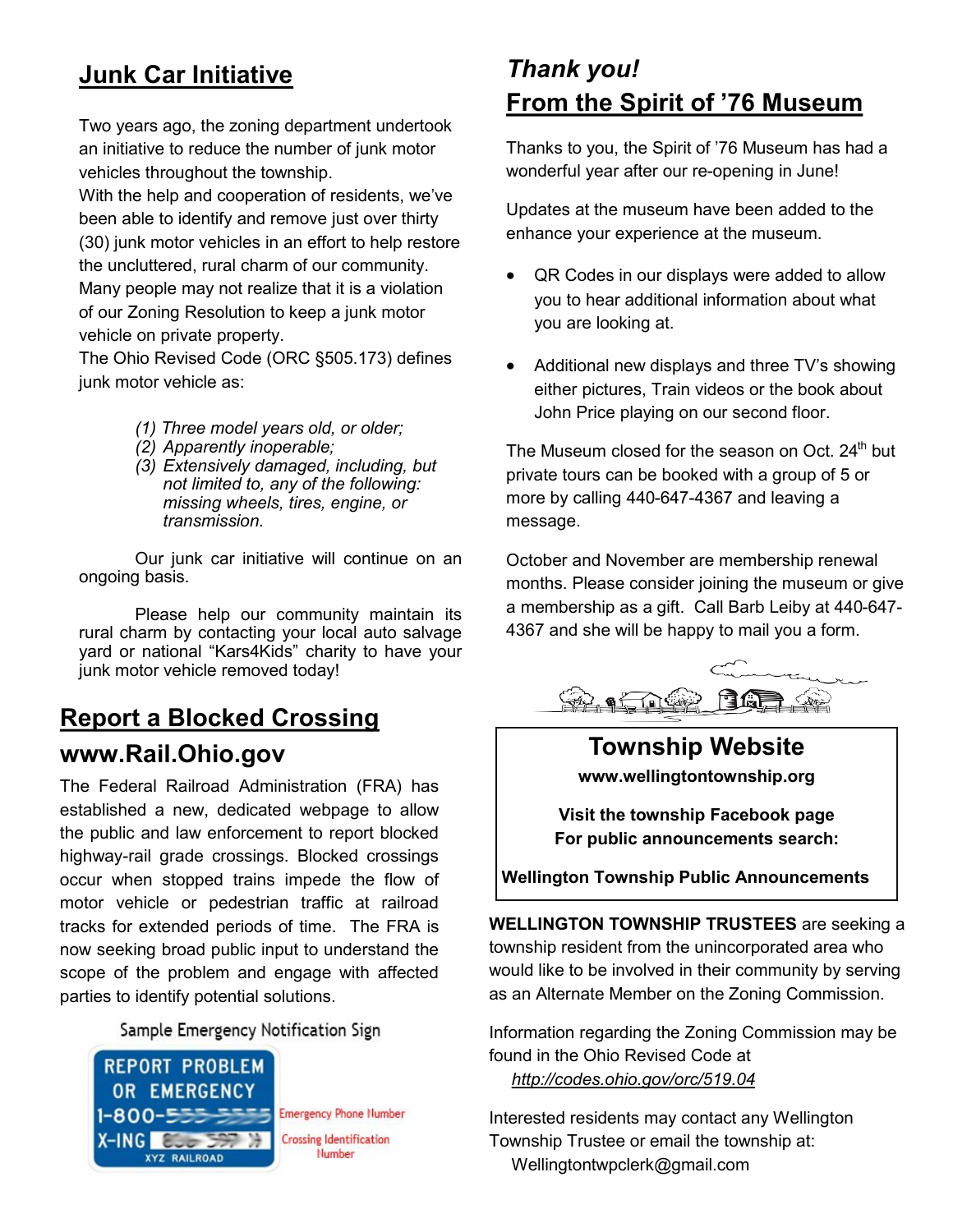#### **Did you know?**

Wellington has had a library as far back as the 1840s, when a local merchant kept a rental library in his store.

In 1886, the library association turned its holdings over to the trustees of Wellington Township, and the first truly public, taxsupported library was established. The Library building was given to the people of the community by Myron T. Herrick.

As a youth here, Herrick was a dedicated reader; and when he became a successful Cleveland banker, he could think of no better gift for his home town than a well-stocked, well-equipped library.

The building was designed by Cleveland architect J. Milton Dyer and erected in 1902 on the site of the historic American House hotel. In 1928, Myron Herrick, then serving as ambassador to France, returned to Wellington to dedicate the plaque at the main entrance in memory of his parents.

# **Library Operating Levy on the November 2nd Ballot**

The Herrick Memorial Library has a Library levy, Issue 36, on the November 2, 2021 ballot. This 1.25mil levy is a 5-year renewal. The Library is not asking for additional funding. It will cost the homeowner of a \$100,000.00 home \$34.80 per year and generate about \$313,900.00 per year; less than half of our total operating budget. As an example of the affordability: If you come to the Library and check out an adult fiction book (A Slow Fire Burning by Paula Hawkins \$28.00), or children's books (How We Got to the Moon by John Rocco, \$29.99; Elephants Cannot Dance, Mo Willems \$9.99; Josephine Against the Sea, Shakirah Bourne \$17.99; or Diary of an Awesome Friendly Kid, Jeff Kenny \$13.99), or, DVDs (Godzilla vs. Kong, \$34.98; Disney's Raya and the Last Dragon, \$29.99), video games (Nintendo Switch's New Pokémon Snap, \$59.99; PlayStation 4's Ghost of Tsushima, \$59.99, Xbox One's Assassin's Creed: Valhalla, \$59.99; Nintendo Wii's Super Smash Bros., \$54.25; you will save \$399.15 (the cost of you purchasing these same items), more than the levy will cost you per year.

I didn't even list the digital e-books, e-audio books, or e-magazines which cost us approximately \$60-\$100 per item for a limited use of 24 times per item before we have to repurchase the licenses. The Library offers many additional services and programming for the community's educational, informational and recreational enjoyment. Please, remember the Herrick Memorial Library and what it does for you and the community and please vote Yes. ~ Janet Hollingsworth, Director

### **LCOOA Southern Satellite Office On Aging (SSO)**

Lorain County Office on Aging (LCOOA), Southern Satellite Office (SSO) serves the Townships of Wellington, Brighton, Huntington, Penfield, Pittsfield, and Rochester and the Villages of Rochester and Wellington.

The agency provides: Social Work Support Services, Home Delivered Meals, Transportation to Healthcare Appointments, Chore Services, Housekeeping Services, Aging and Disability Resource Center, Emergency Food Pantry, and the Kinship Caregiver Program. We are always seeking volunteers to assist our at home neighbors with the Home Delivered Meals Program and Transportation Programs. \*\*\**Interested in assisting seniors near you with snow plowing and shoveling? Contact the office and let us know where you live, how much you are able or interested in helping and if there is a fee involved. Thanks!*



**Ruth McManaway SSO Administrative Assistant**

The Southern Satellite Office (SSO) welcomes Wellington resident Ruth McManaway as the new SSO Administrative Assistant!!

The SSO is located at 105 Maple Street in Wellington. The office hours are Monday through Friday from 10:00 a.m. until 1:00 p.m.

The SSO serves seniors in the southern end of Lorain County. Contact Ruth for questions and a list of services provided including information on volunteer opportunities at 440-647-0777 or rmcmanaway@lcooa.org